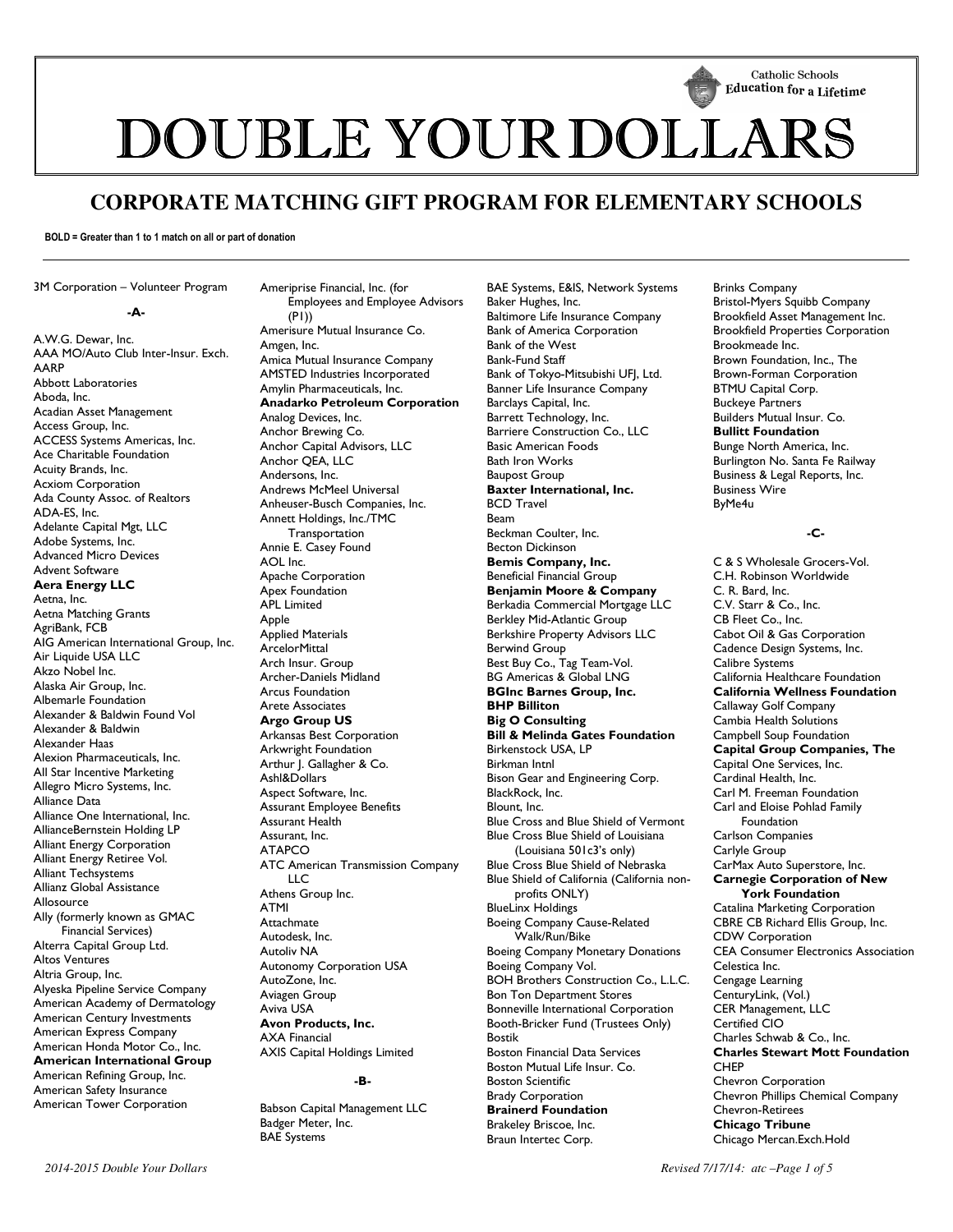Chiesi Pharmaceuticals, Inc. Chiquita Brands International Choice Hotels International, Inc. Christie's Auction House Chugach Electric Assoc. Ciena Corporation CIGNA Corp. Vol. Cimarex Energy Company Citgo Petroleum Corporation Citizens Financial Group, Inc. (RBS Americas) Cliffs Natural Resources Climax Portable Machine Tools Citrix Systems, Inc. Clopay Corporation **Clowes Fund, Inc.**  CMS Consumers Energy Vol. **Coach, Inc. Coca-Cola Company, The Coca-Cola Refreshments**  Coinstar, Inc. **Colgate-Palmolive Company**  Colorado Health Foundation (Colorado only) Columbia Sportswear Company **Commonwealth Fund, Inc.**  Communications Systems, Inc. Community Bank Computer Assoicates Conestoga-Rovers & Associates Congoleum Corporation ConocoPhillips Conrad N. Hilton Foundation Conrail Consolidated Rail Corporation Constellation Brands Contractors Bonding Insur.Co. Cooper Tire & Rubber Company **Corn Products International, Inc.**  Cornerstone Research, Inc. Corning Incorporated Cortechs Inc. Costco Wholesale Corp.Exec.Match Covidien Cox Kids Foundation (San Diego Only) Cranston Print Works Company Cripple Creek and Victor Gold Mining Company CrossComm National, LLC CSG Systems International, Inc. CSX Corp. Vol. Cummings Properties, LLC Customers Bank Cymer, Inc.

## **-D-**

D.A. Davidson & Co. DBW Daiichi-Sankyo, Inc. Dana Corporation Dannon Company, Inc., The Darden Restaurants, Inc. Darigold Data Works Inc. Datascope/Mindray DS USA, Inc. DataSource of Loudoun, Inc. **David & Lucile Packard Foundation**  David J. Joseph Company, The DCP Midstream Deckers Outdoor Corp. Dell Corporation Delta Dental Plan of Illinois Delta Dental Plan of MA **Deluxe Corporation** 

Demont & Associates, Inc. (ME, NH & VT only) Denbury Resources Inc. Deseret Book Company Dexter Apache Holdings, Inc. Deutsche Bank Amer. DFS North America DG Devon Energy Corp. Vol. Diageo North America, Inc. Digitas, Inc. DIRECTV Group, Inc. Diversey Dodge & Cox Dolby Laboratories, Inc. Dollar Bank Dominion Resources, Inc. **Doris Duke Charitable Foundation**  Dorsey & Whitney LLP Dow AgroSciences LLC Dow Jones & Company, Inc. Dr. Allen Moorhead Jr. Dr. Pepper Snapple Group Dresser-Rand Group, Inc. Driscoll's DST Systems, Inc. Duke Energy Corporation Duke Realty

## **-E-**

E.A. Sween Company E.W. Scripps Company East Kentucky Power Cooperative Eastern Bank Eastern Insurance Holdings, Inc. eBay ECG Management Consultants, Inc. Ecolab, Inc. Economist Group Edison International EducationQuest Foundation, Inc. Edyth Bush Charitable Foundation, Inc. EF Education Eileen Fisher, Inc. Electonic Arts El Paso Corporation El Pomar Foundation (Colorado Only) Eli Lilly and Company Ellington Mgt. Group Elsevier Foundation Embrace Home Loans Emerson Electric Co. Emigrant Savings Bank Endo Pharmaceuticals, Inc. Energen Energizer Holdings, Inc. EnPro Industries Ensign-Bickford Industries, Inc. Entegris, Inc. Entergy Services, Inc. Enterprise Products Partners EOG Resources, Inc. EQT Corporation Equifax, Inc. (HQ) Ericsson, Inc. Erie Indemnity Insurance Esparza Law Group Essex Electric, Inc. Esurance **Ewing Marion Kauffman Foundation**  Exelon Corporation Expedia, Inc. Express Scripts, Inc.

ExxonMobil Vol. Involve Eze Castle Integration EZ Office Products

# **-F-**

Family Heritage Life Insurance Company of America Fannie Mae Company Fannie Mae Vol. Fast Enterprises Llc FBR Capital Markets Corporation FBR Giving Vol. Efforts FEI **Fidelity Investments**  Fiduciary Trust Company (Boston) Fifth & Pacific Cos. Fifth Third Bancorp Financial Security Assurance, Inc. First Data Corporation (Regular Program) First Horizon National Corporation First Interstate BancSystem<sup>1</sup> First Midwest Bancorp, Inc. Fischer Francis Trees & Watts, Inc. Fitch Ratings Inc. FLIR Systems Flow Corp. Intnl. Fluke Networks, Inc. **FM Global**  FMC Corporation FMC Technologies, Inc. Follett Corporation **Ford Foundation**  Foss Maritime Company Franklin Templeton Invests Freddie Mac Foundation **Frederic W. Cook & Company, Inc.**  Fredrickson Enterprises Inc. Freeport-McMoRan Copper & Gold Freudenberg Nonwovens/Spunweb

# **-G-**

**G & K**  Gannett Co., Inc. Gap Money for Time/Field Team Grant Gap, Inc. Gartner Group, Inc. Gary-Williams Energy Corporation GEICO Corporation **GenCorp** Genentech, Inc. General Electric Foundation General Mills Corporation General Physics Corporation (HQ) General Reinsurance Corporation (HQ) Geneva Software Genex Services Gensler (HQ) Genworth Financial, Inc. Genzyme (Vol. program only) Georgia Gulf Corp. Gerber Products-Retirees Getty Images, Inc. GG+A Grenzebach Glier & Associates Gilbane Building Company Gill Foundation Givaudan Fragrances Corporation Glenmede Corporation Global Forest Partners Global Payments, Inc. Global Productivity Solutions Goldman Sachs Group, Inc.

Google, Inc. **Grainger**  Grantham, Mayo, Van Otterloo & Co. Graver Technologies Grayson Homes Green Diamond Resource Company Green Hasson & Janks LLP Green Mountain Coffee Roasters, Inc. GTE Federal Credit Union

## **-H-**

H & R Block, Inc. H. C. Starck, Inc. H. J. Heinz Company H.B. Fuller Company **Hachette Book Group USA**  Haemonetics Corporation Hafner Development, LLC **Halliburton Company**  Handyman Matters (North St. Louis) Hanna Andersson Hanover Insurance Group Hargis Engineers Harley-Davidson Motor Company USA **Hass, Jr. Fund**  Hawaiian Electric Industries Hawaii Telcom Communications, Inc. HCR Manor Care Health Care Property Investors Heffernan Group Heidrick & Struggles Heineken USA (Vol. Program) Henderson Global Investors **Henry Crown and Company HEPdata**  Hershey Entertainment and Resorts Hess Corporation HickoryTech Corporation Hillman Company Hill's Pet Nutrition, Inc. Hock Intnl. Hoffman-La Roche Inc. Hollingsworth & Vos Co. Home Bank Home Depot Honeywell Intnl. Vol. Program Hope in Home Care Host Hotels & Resorts, Inc. Houghton Chemical Corporation Houghton Mifflin Harcourt Company Howard S. Wright Constructors HP Cash Matching HP U.S. Employee Product Giving HP Co. Vol. Program Hubbell, Inc. Humana, Inc. Humanity United Hunter Douglas, Inc. Huron Healthcare

## **-I-**

IBM International Business Machines Corporation IDT Corporation ITOCH Automobile **Illinois Tool Works Found.**  Imation Corp. ImmixGroup, Inc. **IMS Health Inc.**  Infospace, Inc. ING Ingersoll-Rand Employee Vol. Prog.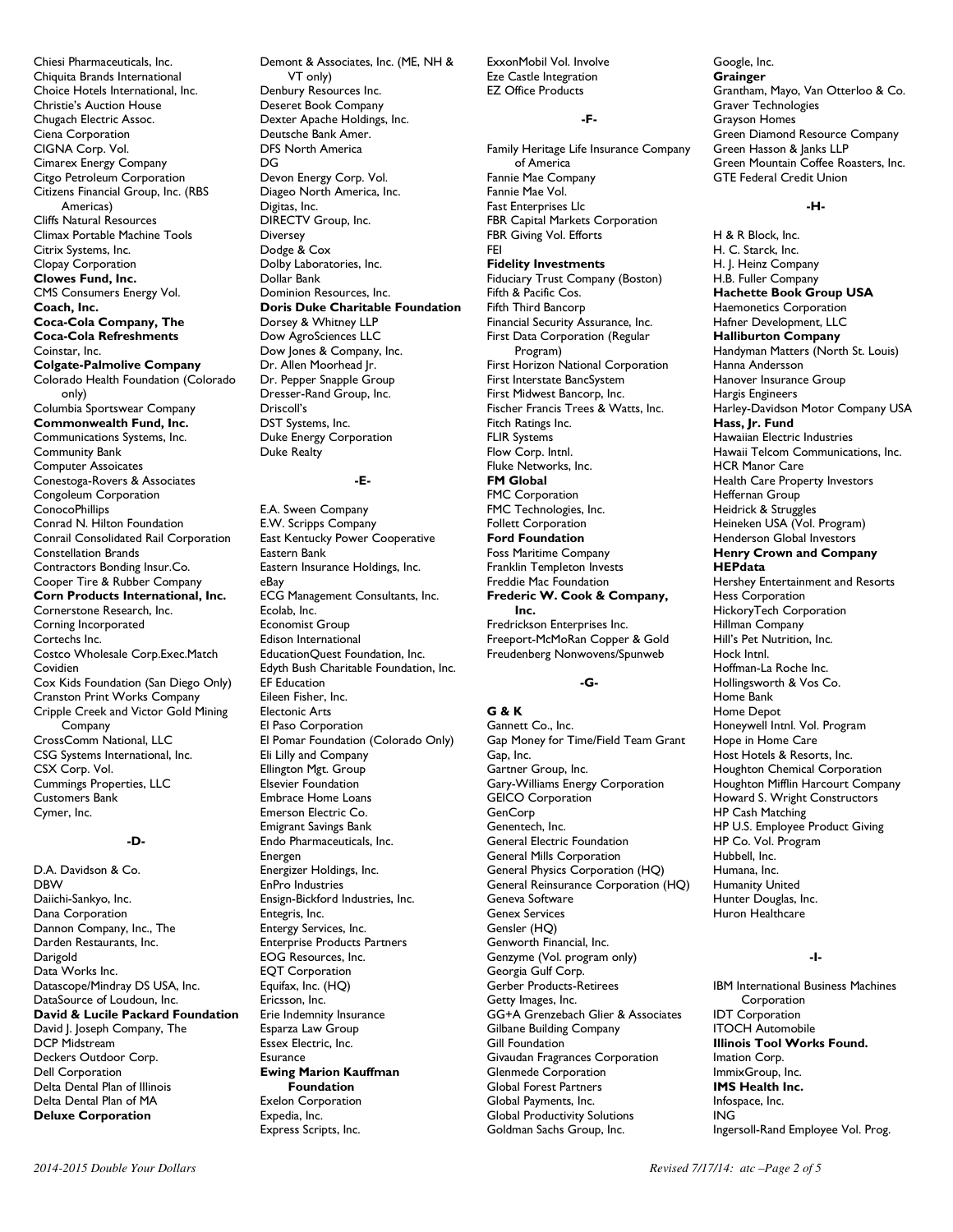Ingersoll-Rand Company, Ltd Ingram Micro, Inc. **Ingredion**  Inscape Publishing Insperity Institutional Investor Instron Corporation Integrity Applications Corporation Intel Corporation Intellicure, Inc. Intercontin.Hotels Group Intermec Technologies Corporation (UNOVA) Intermountain Gas Company International Flavors & Fragrances International Student Exchange Cards, Inc. International Textile Group, Inc. Interstate Brands Corp. Intuit, Inc. **Invensys for Foxboro**  ION Geophysical Corp. IPR-GDF Suez North America, Inc. Ipswitch Irwin Financial Corporation ISK Biosciences ITOCHU Prominent USA LLC **ITW Illinois Tool Works Foundation** 

## **-J-**

J. M. Huber Corporation JP Morgan Chase Cash Match JP Morgan Chase Team Vol. Grants JP Morgan Chase Individ. Vol. JACOBS ESTS GROUP, Inc. JAMF Software Jacob & Hilda Blaustein Found Janus Capital Group, Inc. JC Penney's Vol. Only JK Group Inc. John BeanTechnologies Corp. **John D. and Catherine T. MacArthur Foundation**  John Hancock Financial Services John S. /James L. Knight Found. **John Wiley & Sons, Inc. Publishers**  Jones Lang LaSalle Joyce Foundation, The Juniper Networks

## **-K-**

K/P Corporation K2Share Kaiser Permanente Campaign- (Northern California ONLY) Kalsec, Inc. Kansas City Southern Katz Roofing & Siding Inc. Kawasaki Motors Corporation USA KBC BANK USA KBR, Inc. Keefe, Bruyette & Woods Keen Footwear, Inc. Kellogg Company Kelly Consulting & Design, Ltd. Kennedy/Jenks Consultants, Inc. KeyBank Keystone Associates, Inc. Kimberly-Clark Corporation Kimray, Inc. Kinder Morgan Companies Kindred Healthcare, Inc.

Kirkland & Ellis LLP KLA-Tencor Corporation **KMPR Kemper Corporation**  Knight Capital Group KnowledgeWorks Foundation Koch Development co. Koch Enterprises, Inc. **KPRC-TV2**  Kraft Foods, Inc.

**-L-**

LabCorp Laclede Group, Inc., The Laird Norton Co. Lam Research Corporation Lamson & Sessions Company Land O'Lakes, Inc. Lavell Armstrong Painting, Inc. Law School Admission Council Lease Crutcher Lewis LBX Company, LLC LCG Systems Leffert Jay & Polglaze, P.A. Lennox International, Inc. Lenovo Leo Burnett Company, Inc. Levi Home Entertainment Levi Strauss & Co. Levi Strauss & Company Leadership Contribution Program (LCP) Lexis-Nexis Liggett Stashower **Lilly Endowment, Inc.**  Linde Group, The LinkedIn Corporation Liquidnet, Inc. LM Construction LNK Partners L&O Lakes Landmark Tax Group Learning Resources Liberty Tax Service/Bruceville Lisa Robles, MD LoadPath Loews Corporation Logitech, Inc. Lojack Corporation Lord, Abbett & Co., LLC Louis Vuitton NA LPL Financial Advisors Lubrizol Corporation Lucky Line Products, Inc. **Lumina Foundation**  LyondellBasell Industries

#### **-M-**

Macy's, Inc. Magna Carta Companies Maguire Oil Company Main Street America Group, The Marin Software Mark IV Industries, Inc. Marmon Group, LLC Marsh & McLennan Companies, Inc. Marubeni America Corporation Masco Corporation Mascoma Savings Bank Mass. Financial Serv. Investment Mgt. Mass Mutual Financial Group Massachusetts Development Finance Agency

(Massachusetts only) MAST General Store MasterCard International, Inc. Materion Corporation Matson Navigation Co. Mattel, Inc. Maui Jim, Inc. Mazda North America, Inc. **MBIA, Inc.**  McAfee, Inc. McDonald's Corporation McKesson Corporation **McKinney McKnight Foundation**  MDU Resources Group, Inc. MeadWestvaco Corporation Medela Inc. Medtronic, Inc. Menasha Corporation Mentor Graphics Corporation Mercedes-Benz U.S. International, Inc. Merck & Co., Inc. Merck Millipore Meredith Corporation Merge Healthcare Solutions Metso Automation USA, Inc. MFS Massachusetts Financial Services Investment Management MGIC Investment Corporation Michael & Susan Dell Found MICRO SECURITY, INC. Micron Technology, Inc. Microsoft Corporation MidAmerican Energy Holdings Company MidOcean US Advisor, LP Milgard Manufacturing Incorporated Millennium Pharmaceuticals Milliken & Company Millward Brown Group Minerals Technologies, Inc. Mitsubishi Electric and Electronics U.S. **Mitsubishi International Corporation**  Mitsui Steel Mizuho USA, Inc.

Massachusetts Port Authority

Mobil Retiree Program Modesto Industrial Electrical Moen Incorporated Mondelez Intnl Money Store L P Monroe Energy Monsanto Company Moody's Corporation Morgan Stanley (Annual Appeal Only) Morris & Gwendolyn Cafritz Found Mosaic Company Motiva Enterprises, LLC Motorola Mobility, Inc. Motorola Solutions MSNBC.COM MTS Systems Corporation Mueller Water Products, Inc. **Murphy Oil Corporation**  Mustang Fuel Corporation Mutual of Omaha Companies

#### **-N-**

N&D Norfolk & Dedham Group NAB National Australia Bank NACCO Industries, Inc. National Australia Bank National Football Leauge National Fuel Gas Company

National Instruments Corp. Navin, Haffty & Associates NCMIC Group, Inc. NEC Electronics America, Inc. Neenah Paper, Inc. **Neiman Marcus Group, Inc. Nelnet, Inc.**  Nestle USA Netlets U.S. New Balance Athletic Shoe, Inc. **New York Life Insurance Company**  NewMarket Services Corporation Newedge, USA LLC Newmont Mining Corporation **Newsweek, Inc./The Daily Beast**  New York Stock Exchange Nexen, Inc. NextEra Energy/former FL Power & Light Nintendo of America Inc. Nissan North America, Inc. Noel-Levitz Nokia Nomura Holding America, Inc. NORCAL Mutual Insurance Company Nordson Corporation Norfolk & Dedham Norfolk Southern Corporation Northrop Grumman Northeast Utilities Serv. Co. Northwest Area Foundation Novar Controls Corporation Novartis Corporation Novelis Novus International, Inc. NRG Energy, Inc. NSTAR Nuf Said Advertising NUSCO Northeast Utilities Service Company Nuveen Investments, Inc. NVIDIA Corporation NYSE New York Stock Exchange

#### **-O-**

ONB Old National Bank Oak Associates, Ltd. Occidental Petroleum Corp. Och-Ziff Capital Management Office Depot, Inc. Office Depot Grants for Vol. Office Depot Match for Vol. Leaders Ogden CAP Properties, LLC O-I Owens-Illinois, Inc. Olin Corporation Olympus Corporation of the Americas **Omgeo LLC**  OMNOVA Solutions, Inc. OneBeacon Insurance Group LLC OppenheimerFunds, Inc. Opus Community Foundation Opus-ISM, LLC Oracle Corporation Orix USA Corporation Ospraie Management L.P. Owens Corning Oxford Industries

#### **-P-**

PKS&R Express PPG GIVE Vol. Pacific Life Insurance Company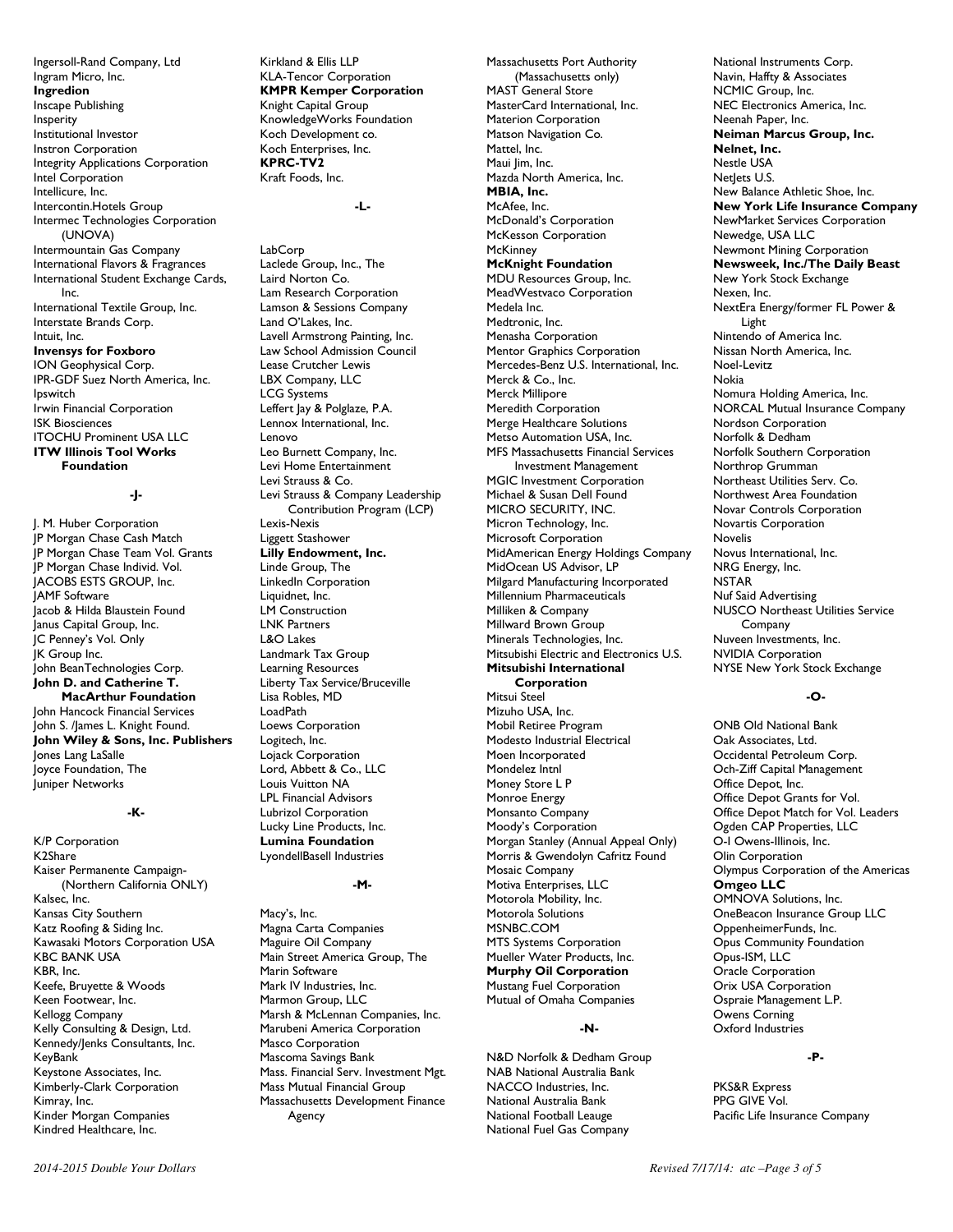**Palisades Safety and Insurance Management Corp.**  Palomar Ventures Parametric Tech. Corp. Parker-Hannifin Corporation Patriot Coal Corporation Payden & Rygel PBC Pepsi Beverages Company Peabody Energy Corporation Pearce, Brinkley, Cease & Lee P.A. Pearson Education Pearson, Inc. Penguin Group (USA) Inc. Pennsylvania National Mutual Casualty Insurance Company Pentair, Inc. Peoples Gas and North Shore Gas Peoples Natural Gas PepsiCo, Inc. Performics Perry Capital LLC Petters Group Worldwide, LLC **Pew Charitable Trusts**  Pfizer, Inc. Pharmacia Retiree Program Philadelphia International Advisors Phoenix Companies Phillips 66 Pioneer Hi-Bred International, Inc. PIMCO Foundation Piper Jaffray Companies, Inc. Pitney Bowes, Inc. PJM Interconnection LLC PKS&R Express, Inc. Plainfield Asset Management LLC Plum Creek Timber Company Inc. PNC Financial Services Group PNM Resources, Inc. Polk Brothers Foundation Polycom Inc. PopCap Games Portfolio Recovery Associates, Inc. Portland General Electric Corporation **Post-Newsweek Stations, Inc.**  Power Integrations Precor Preferred Personnel Solutions Preformed Line Products Company Premier, Inc. Prime Therapeutics LLC Principal Financial Group ProQuest LLC Progressive Corporation Prospect Hill Foundation Prudential Financial PPG Industries PPL Services Corporation PSCU Financial Services, Inc. PT Consultants, Inc. Public Service Electric/Gas Publix Super Markets, Inc. Puget Sound Energy Putnam, LLC

# **-Q-**

Quad/Graphics, Inc. Quaker Chemical Corporation Qualcomm Inc. Quanex Corporation Quest Diagnostics, Incorporated Quintiles Transnational Corporation

**-R-**

RSB Citizens Finan. RMS Risk Mgt. Solutions RSR Partners Radian Group, Inc. Rain for Rent Rainer Industries, Ltd. Rambus, Inc. Random House, Inc. Raytheon Applied Signal Technology Raytheon Company RBC Wealth Management RCB & Associates Management Reader's Digest Association, Inc. ReadyTalk RealNetworks, Inc. Realogy Corporation Reckitt Benckiser, Inc. Red Hat Reebok International Regeneron Pharma. Regions Financial Corporation Remmele Engineering Rexam, Inc. Rexnord Industries, LLC Reynolds American Rio Tinto Minerals Rio Tinto Services, Inc. RiskMetrics Group, Inc. RLI Insurance Company RM Acquisition, LLC d/b/a Rand **McNally** Robert Half International, Inc. **Robert Wood Johnson Foundation**  Roche Diagnostics Corporation, U.S. Rockefeller Brothers Fund, Inc. Rockefeller Financial Services **Rockefeller Foundation**  Rockefeller Group International, Inc. Rockwell Automation, Inc. Rockwell Collins Corporation Rolex Watch USA Roll International Corporation Romac Industries Rosewood Management Roughead Company, LLC Royal Bank of Scotland Plc (US) Rudolph Technologies RuffaloCODY Russell Investment Group **-S-**S.C. Johnson & Son, Inc. SEOmox

Sabre Holdings Safety Insurance Group, Inc. Sage Publications, Inc. Salesforce.com Sallie Mae Samuel Roberts Noble Foundation Inc. SanDisk Corporation Sandmeyer Steel Company SanMar Sanofi-Aventis SAP America, Inc. **Sara Lee Corporation**  Sauer-Danfoss SBER Struever Brothers, Eccles and Rouse, Inc. SC Johnson Tomorrow's Legacy Today – Giving Back (Dollars for Doers) SCANA Corporation Schertz Ins. Agency Scitor Corporation Scottrade, Inc.

Scripps Networks Inter. SeaBright Holdings Sealed Air Corporation Securian Financial Group Securian Financial Group Vol. Security Benefit Group of Companies Security Mutual Life Insurance Co of New York Seitel, Inc. Select Equity Group, Inc. SemGroup, L.P. Sentinel Benefits & Finan. Group **ServiceNow** Shell Oil Company Sherwin-Williams Company Shoretel, Inc. **Sierra Health Foundation**  SIFCO Industries, Inc. Silicon Laboratories, Inc. Silicon Valley Bank **Simons Foundation**  Simpson Investment Company SKF USA Inc. **Skillman Foundation, The**  Skystone Ryan SM Energy Company Smart Modular Technologies Solix, Inc. Sony Corporation of America Sony Electronics, Inc. Sony Pictures Entertainment, Inc. Soros Fund Management, LLC SoundOff Signal Sourcefire Southern California Edison Southern Star Central Gas Pipeline, Inc. Space Systems/Loral Spectra Energy Corporation Springleaf Financial Services Sprint Nextel Corporation SPX Corporation Stanley Convergent Sec. Sol. Starbucks Corporation – Partner Match – Financial Starbucks Corporation – Partner Match – Time Starcom State Street Bank and Trust Company Steelcase, Inc. North America Stone Energy Corporation Struever Brothers/Eccles/Rouse Stuart Management Corporation Subaru of America, Inc. Subaru of Indiana Automotive Foundation, Inc. (Focus on Indiana) Suhr Risk Services Sumitomo Mitsui Banking Corporation Sun Capital Partners Sun Life Financial US SunTronics, Inc. SunTrust Found Superior Essex, Inc. Survey Sciences Group, LLC Susquehanna International Group, LLP Swarovski North America, Ltd. **Swedish Match North America, Inc.**  Swisher International Group Swiss American Securities, Inc.

Symantec Corporation Symetra Financial Synergy Intel Group Synopsys, Inc.

TCF Bank-Colorado TCF Financial Corporation Teagle Foundation, Inc. Technology Sciences Group Teichert, Inc. Tektronix, Inc. Telcordia Teleflex Incorporated **TENNANT Company**  Terex Corporation Tesoro Hawaii Corporation Tetra Tech EMI Texas Instruments, Inc. (Educational Matching) Textron, Inc. The Children's Place **The Colorado Trust**  The Doctors Company The Duke Endowment The Entertainment Software Association The Fieldstone Foundation The Garden City Company The Journal of Bone & Joint Surgery **The Kiplinger Foundation, Inc.**  The Meadows Foundation The McConnell Found The National Student Clearinghouse The Old Mountain Co. The Russ Reid Company, Inc. The Stelter Co. **The Washington Post**  Thermo Fisher Scientific Thomson Reuters Thrivent Financial for Lutherans TIBCO Software Inc. Tiffany & Company Tiger Management Llc Time Warner Inc. Timke Co. Tomkins Corporation **Toro Company**  Townsend Security Toyota InfoTech Center Toyota Motor Sales USA, Inc. Toys R Us Trading Technologies International, Inc. Traffic Control Specialists TransCanada Corporation TransUnion, LLC **Transocean Travelers Travelport** Trinity Insur. Consulting Group **Triskelion Ltd.**  Tritus Technologies TSI Solutions **Tull Charitable Foundation**  Tupperware Corporation Turner Broadcasting System Turner Designs, Inc. Turner Investment Partners, Inc. Tyco Electronics

T. Rowe Price Foundation, Inc. Takeda Pharmaceuticals North America,

TCF Bank (Lakeshore Division – IL) TCF Bank (Michigan only)

Inc. Takeda San Diego, Inc. Talent Music TALX Corporation TargetCW

*2014-2015 Double Your Dollars Revised 7/17/14: atc –Page 4 of 5*

Tyco International